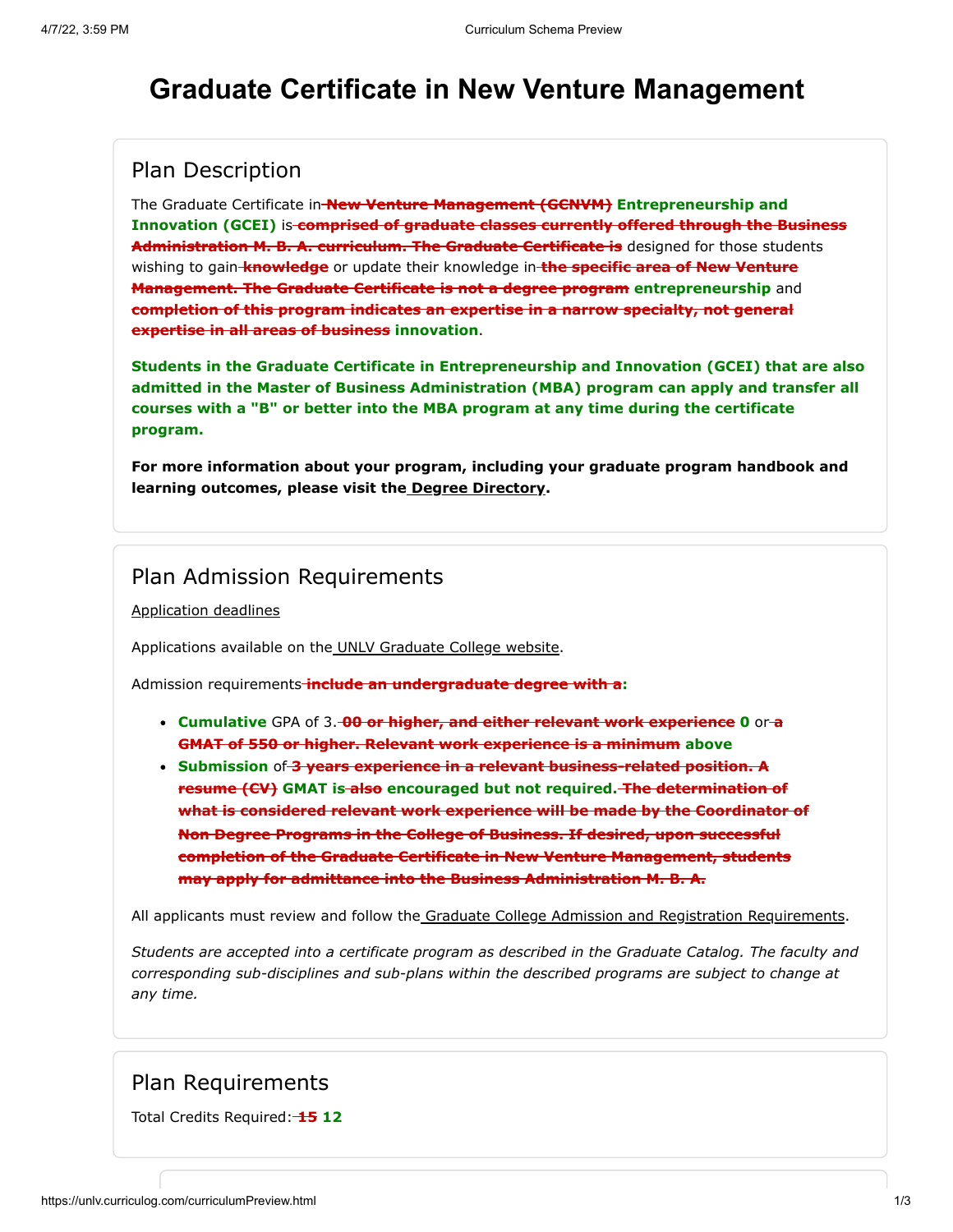#### Course Requirements

| Required Courses - Credits: $\rightarrow$ 6 |    |
|---------------------------------------------|----|
| MGT 709 New Venture Feasibility             |    |
| MGT 710 New Venture Creation                |    |
| <b>MBA 767 Market Opportunity Analysis</b>  | ą. |
|                                             |    |

### **Elective Courses Course – Strategy& Technology Courses-**Credits: **6 3 3-6**

Complete **6 credits of advisor-approved coursework. One one required elective course out of 3 to 6 credits from the following list courses below: MBA 767 MBA 787 MIS 778 MIS 764 MKT 737 One additional grad-level elective course: Any additional grad level class from LEE Business school OR IPSM 700, JMS 650, or other grad level class with advisor approval.**

| <b>MKT 737 New Service and Product</b><br><b>Development</b>            | з |
|-------------------------------------------------------------------------|---|
| <b>MBA 767 Market Opportunity Analysis</b>                              | З |
| <b>MIS 764 Technology and Innovation</b><br><b>Management</b>           | З |
| <b>MBA 787 Strategic Management</b>                                     | з |
| <b>MIS 778 Technology Innovation and</b><br><b>Feasibility Analysis</b> | З |

### **New Core Strategy& Technology Courses-Elective Course – Credits: 3 0-3**

**Complete Students completing only 3 credits in Strategy& Technology must** complete one grad level class (3 credits) from the Lee Business school<del>, or IPSM</del> **700, JMS 650, or other grad graduate level class with advisor approval.**

#### Certificate Requirements

- 1. Completion of a minimum of **15 12** credits.
- 2. A grade point average of at least 3. 00 for course work required for the certificate.
- 3. No grade lower than C is acceptable.
- 4. **There are no pre-requisites for MBA 767; however, the remaining courses require the completion of the MBA Core or admission to the Graduate Certificate in New Venture Management as a pre-requisite.** Students with unsatisfactory progress toward the certificate requirements are subject to dismissal. A student with a grade of C or lower in any of the required courses **will may** be put on probation for one semester. Conditions and deadlines for the removal of probation will be specified. Failure to meet the condition **will may** result in departure from the program. A student with two grades of C or lower **will may** be dropped from the program.